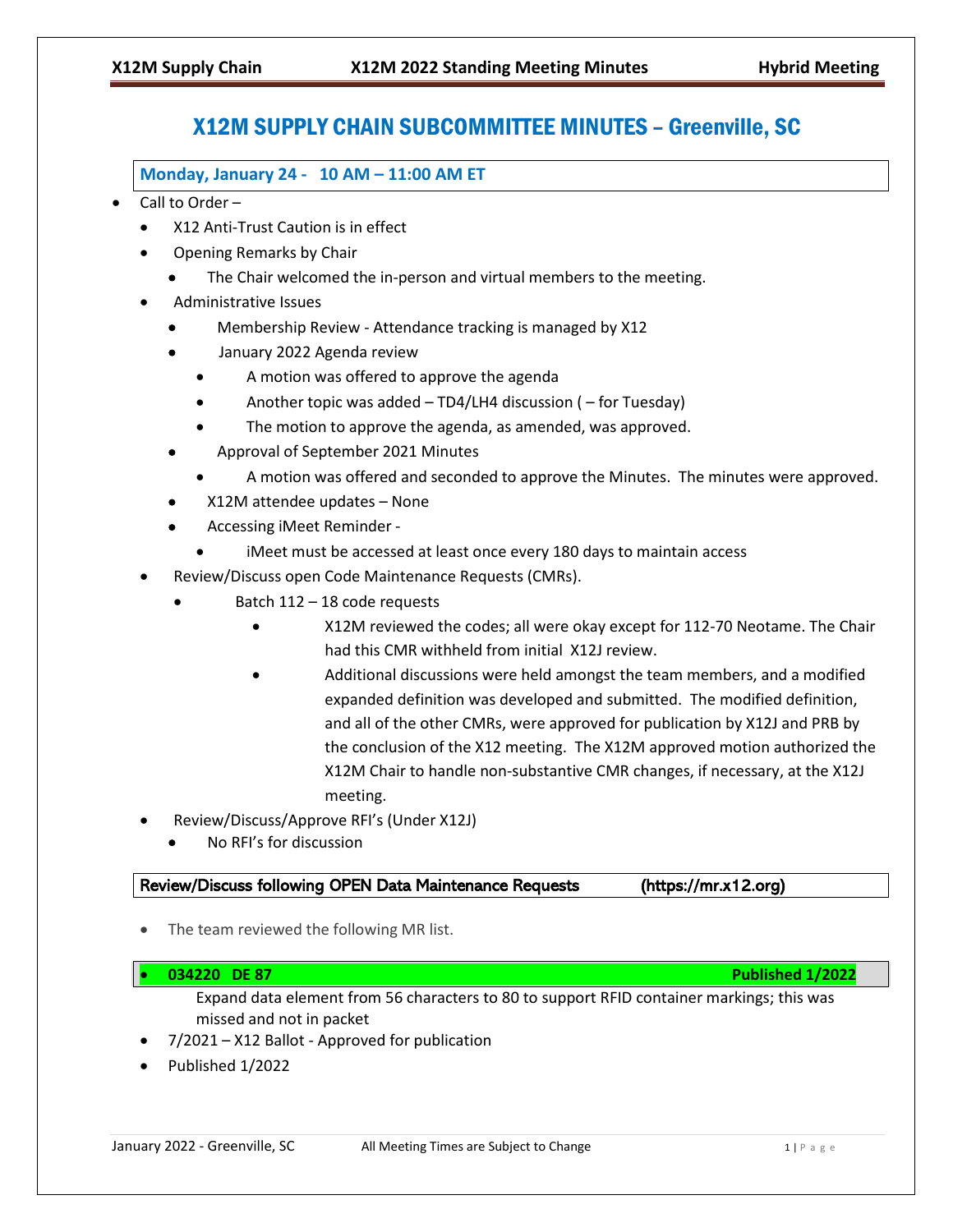# • **MR6 – Add new Certification Loop to 832 Published 1/2022** • X12M (X12N) • Add new Loop 2720 to communicate product certification information to 832 Price/Sales Catalog • 7/2021 – X12 Ballot - Approved for publication • Published 1/2022 • **MR7 – Add DET loop to 832 Published 1/2022** • X12M • Add new DET Loop 2730 to 832 Price/Sales Catalog • Add a loop starting at position 3475 in table 2 with ID of 2730, requirement of optional, repeat of >1, and loop level 3 Change to 50 repeats and Level 2 At position 3475 add the DET segment • At position 3476 add the CER segment with requirement of optional and maximum of 1 • At position 3477 add the COM segment with requirement of optional and maximum of 20 • 1/25 – Revisions as noted; Submitted to X12 Staff • 5/27/21 – Updates applied to Impact Assessment • June session: for final X12M review • Line 3 - Discussion about number of CER; change occurrences to maximum of 10 • Motion to approve offered and approved with change above • *9/2021 – X12M review and vote* • *Line 2 -DET segment is Optional, occurs 1* • *Motion to approve offered; as necessary X12 Chair will review Staff updates and has X12M authority to approve and send forward to X12J meeting. Motion approved.* • *MR7 submitted to X12J* • *X12J approved to go to PRB for ballot* • Published 1/2022 • **MR10 – Add new Nutrition loop to 832 Published 1/2022**  • X12M (X12I, X12N) • Add new Loops 3200, 3210, 3230 to Nutrition Loop; Change to Loop 3000: 1 Add a loop starting at position 3489 in table 2 with ID of 2775, requirement of optional, repeat of  $\geq 1$ , and loop level 2 2 At position 3489 add the NF1 segment 3 Add a loop starting at position 3490 in table 2 with ID of 2780, requirement of mandatory, repeat of >1, and loop level 3 4 At position 3490 add the LX segment; add Comment (refer to 897) 5 At position 3491 add the NFE segment with requirement of mandatory and maximum of 1 6 At position 3492 add the NF2 segment with requirement of optional and maximum of 1 7 At position 3493 add the NF3 segment with requirement of optional and maximum of 1 8 At position 3494 add the NF4 segment with requirement of optional and maximum of >1 9 At position 3495 add the NF5 segment with requirement of optional and maximum of >1 10 At position 3496 add the NF6 segment with requirement of optional and maximum of >1 11 At position 3497 add the NF7 segment with requirement of optional and maximum of >1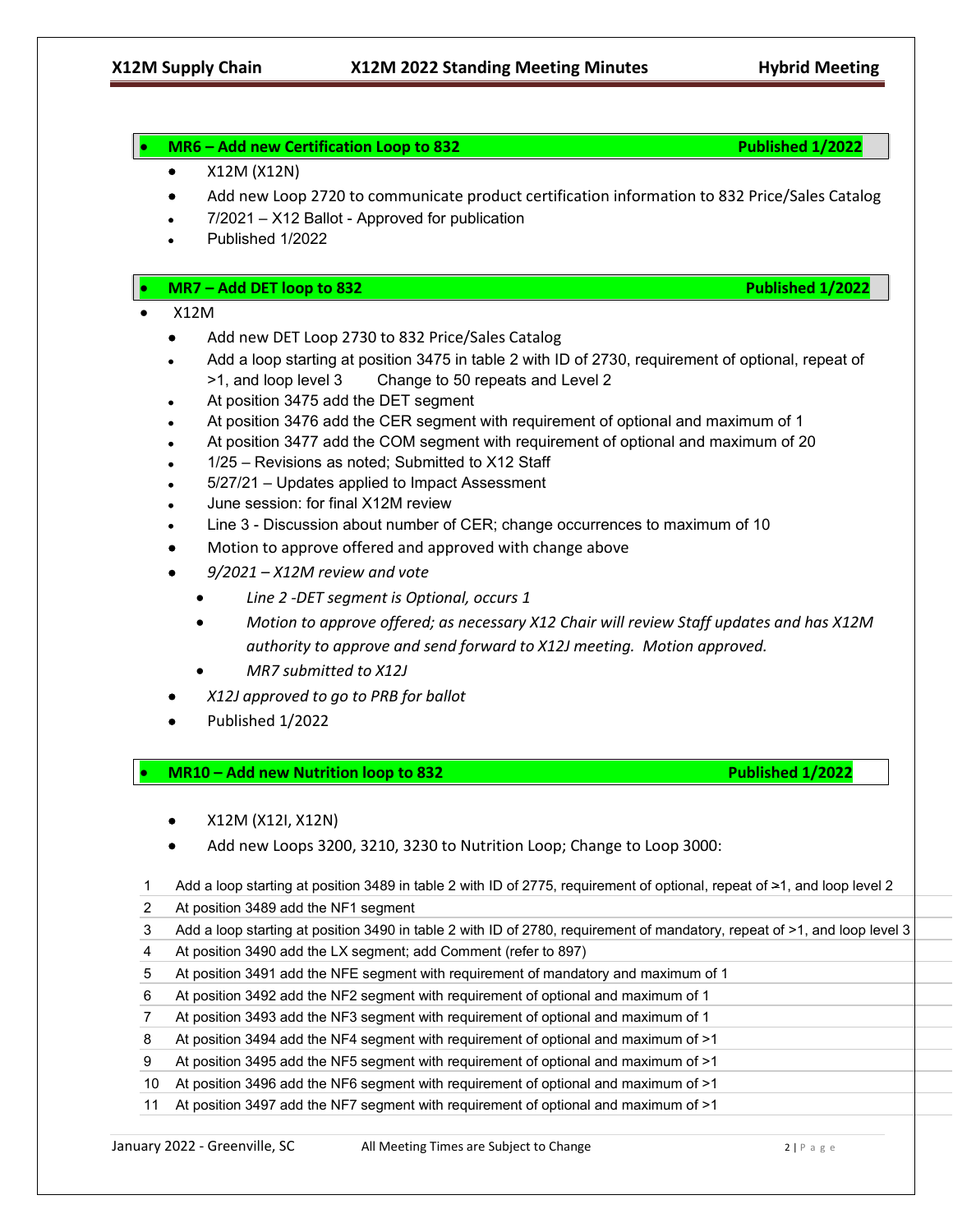- 12 At position 3498 add the NF8 segment with requirement of optional and maximum of >1
- 13 At position 3499 add the NFD segment with requirement of optional and maximum of >1
- 14 Add a loop starting at position 3500 in table 2 with ID of 2790, requirement of optional, repeat of >1, and loop level 3
- 15 At position 3500 add the NFB segment, optional, max of 1
- 16 At position 3501 add the NFC segment with requirement of optional and maximum of >1, with Comment
- 17 At position 3500, change the position to 3505
- 18 Add transaction set note for table 2 position 3490 reading: The LX Loop will occur once for each product name or product variant name, identified in the NFE segment.
	- 1/26 Change to new Loop ID 3000 in the 832; Submitter to rework.

Will be reviewed at an interim X12M session.

- June 2021 Review Impact Assessment to determine if all changes have been implemented and then approve
- 6/7/2021 Sent revisions for Staff update
- $6/8/2021$  Updates applied to MR
- *9/2021 – X12M to review MR updates*
	- *X12M reviewed Impact Assessment; it is OK.*
	- *Motion to approve MR10 – X12M Approved to go to X12J*
- *X12J approved to go to PRB for ballot*
- Published 1/2022

## • **MR40 X12M AIA 820 Implementation Guideline TR3 – In Development**

• 1/2021 – AIA guideline is in-process (004010X349) and will be presented to X12M by the next Standing Meeting.

## • **MR41 X12M AIA 824 Implementation Guideline TR3 – In Development**

• 1/2021 – AIA guideline is in-process (004010X350) and will be presented to X12M by the next Standing Meeting.

## • **MR42 Steve Rosenberg/X12M AIA 831 Implementation Guideline TR3 - In Development**

• 1/2021 – AIA guideline is in-process (004010X352) and will be presented to X12M by the next Standing Meeting.

# • **MR43 X12M AIA 832 Implementation Guideline TR3 – Approved for Publication 1/24/2022**

- 10/2020 AIA guideline is in-process (004010X353)
- *9/2021 – For review with X12M*
	- *X12M Motion to approve MR43 offered and second: - Approved*
	- *11/2021 – Approved by AIA ballot*
- *1/2022 – Presenting to X12J for Approval to publish*
- *1/24/2022 – X12J Approved for Publication; Approved by PRB on 2/2/2022.*

## • **MR44 X12M AIA 846 Implementation Guideline TR3 – Published 10/2021**

- 10/2020 AIA guideline is in-process (004010X356)
- 6/2021 Submitted to X12M for review; no comments
- *9/2021 – For approval by X12M; approved by AIA*
	- *Motion to approve MR44 offered and second: Approved to go to X12J*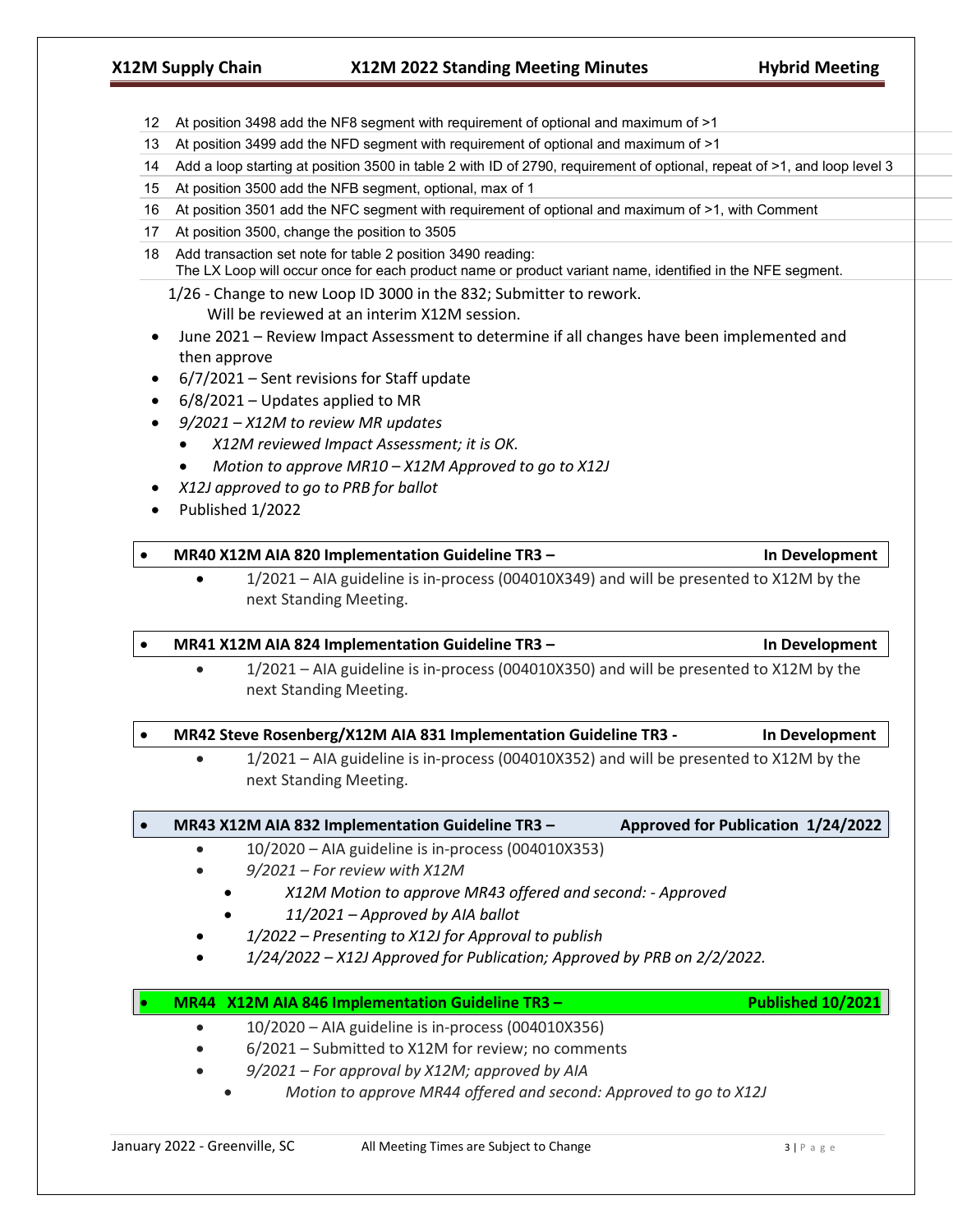|   |                   | X12J approved to go to PRB for publication<br>Published 10/2021                                                                                                                                                                                                                                                                                                                                                |                           |
|---|-------------------|----------------------------------------------------------------------------------------------------------------------------------------------------------------------------------------------------------------------------------------------------------------------------------------------------------------------------------------------------------------------------------------------------------------|---------------------------|
|   | <b>MR45</b>       | X12M AIA 857 Implementation Guideline TR3 -                                                                                                                                                                                                                                                                                                                                                                    | In Development            |
|   |                   | 1/2021 - AIA guideline is in-process (004010X360) and will be presented to X12M by the<br>next Standing Meeting                                                                                                                                                                                                                                                                                                |                           |
|   |                   | MR46 - X12 Staff / X12M / AIA - 856 Ship Notice -<br><b>X12M</b>                                                                                                                                                                                                                                                                                                                                               | <b>Published 10/2021</b>  |
|   |                   | 10/2020 - AIA guideline is in development (004010X359)<br>01/2021 - In Development<br>6/2021 - In Development<br>$6/7/2021 - X121$ has withdrawn interest<br>6/2021 - Submitted to X12M for review; no comments<br>9/2021 - For approval by X12M; approved by AIA<br>X12M motion to approve MR46 offered and second: Approved to go to X12J<br>X12J approved to go to PRB for publication<br>Published 10/2021 |                           |
|   |                   | MR72 - DE 1831 Codes for wine                                                                                                                                                                                                                                                                                                                                                                                  | <b>Published 1/1/2022</b> |
|   | X12M (X12I)       | Add codes for Wine;<br>7/2021 - X12 Ballot Approved for publication                                                                                                                                                                                                                                                                                                                                            |                           |
|   |                   | Published 1/1/2022                                                                                                                                                                                                                                                                                                                                                                                             |                           |
|   | <b>MR77 - TD4</b> |                                                                                                                                                                                                                                                                                                                                                                                                                | <b>Published 1/1/2022</b> |
|   | X12M (X12I)       | Add new data element TD409; replaces MR54                                                                                                                                                                                                                                                                                                                                                                      |                           |
|   |                   | 7/2021 - X12 Ballot Approved for publication                                                                                                                                                                                                                                                                                                                                                                   |                           |
|   |                   | Published 1/1/2022                                                                                                                                                                                                                                                                                                                                                                                             |                           |
|   | <b>MR82</b>       | <b>Global Location Number Definition Update</b>                                                                                                                                                                                                                                                                                                                                                                | X12M Defer w/X12I         |
| ٠ | $it -$<br>$\circ$ | X12M - PRB Review Period<br>Modify Global Location Number extended definition; be consistent across data elements that include<br>The extended definition should read: A globally unique 13-digit code used for the<br>identification of any physical or legal location that needs to be uniquely identified for use in<br>the supply chain. A GS1 identification key.                                         |                           |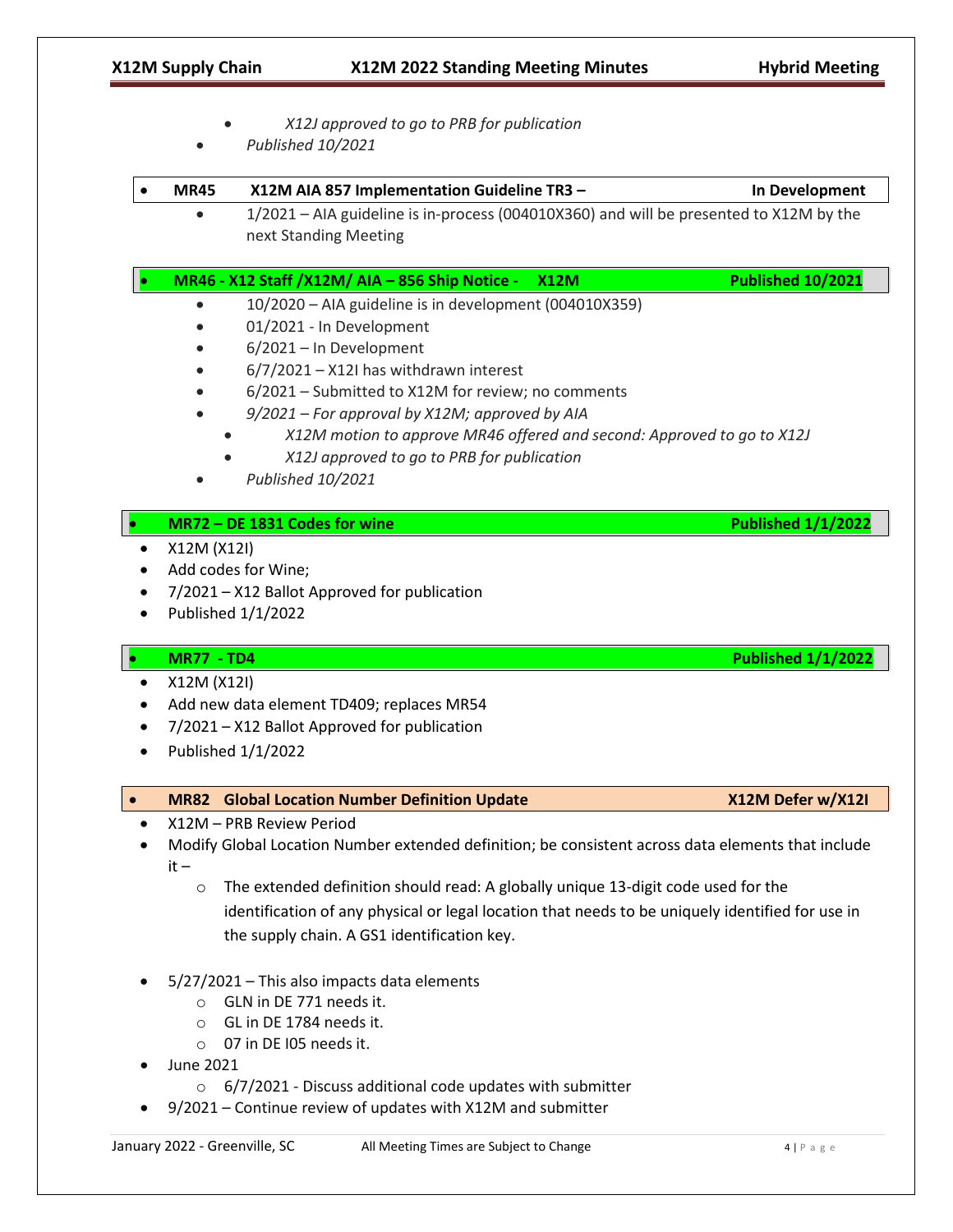- o No action at January 2022 Standing Meeting o For review at the June 2022 Standing Meeting • **MR85 X12M AIA 897 Implementation Guideline TR3 – In Development** • 1/2021 – AIA guideline is in-process (004010X366) • **MR117 Acknowledgment Reference Model Published 10/2021** • X12C \ (All) (In iMeet/X12C & Glass) • Revise Acknowledgment Reference Model terminology to 'transmission' • 7/2021 X12 Approved for publication • Published 10/2021 • **MR120 DE I18 code changes Published 1/2022**  $\bullet$  X12C (All) • X12C Approved • Review/revise some codes in DE I18 references to *sub-release*, which has been withdrawn from X12 • Codes 36, 38 '/sub-release' removed • 7/2021 – X12 Approved for publication • Published 1/2022 • **MR145 X12C, I, M, N Published 1/2022** • Issue regarding TA1 is not exclusively for responding to errors in the ISA and ISA; refer to RFI 2435 • Approved at Jan 2020 meeting • X12I, X12M approval 6/14/2021 • X12N defer • 9/2021 – X12N approved; X12J approved for PRB ballot; Published 1/2022 • **MR173 - 897 MCZ Segment Published 1/2022** • Add MCZ Segment to transaction set o Marine Catch Zone; Table 2, position 2480; Optional; Repeat >1 • *9/2021 – For X12M review and vote* o Motion to approve and second MR173; Approved • X12J approved for PRB ballot • Published 1/2022 • **MR174 - ALG segment Published 1/2022** • Modify Semantic Note 05 regarding code UUN to state that the code indicates that all allergen data that is required to appear on the label or is relevant to the message has been populated in the allergen section; "Use code UUN – Allergen Relevant Data Provided' only after all relevant allergens have been identified in ALG02". • *SR Note: review syntax notes for ALG segment; changes appear after version 7060.* • 9/2021 – For X12M update, review, and vote o Revisions noted to Impact Assessment Line 1 - Revised 05 Semantic Note – is correct
	- Line 2 Remove; ALG03 not modified